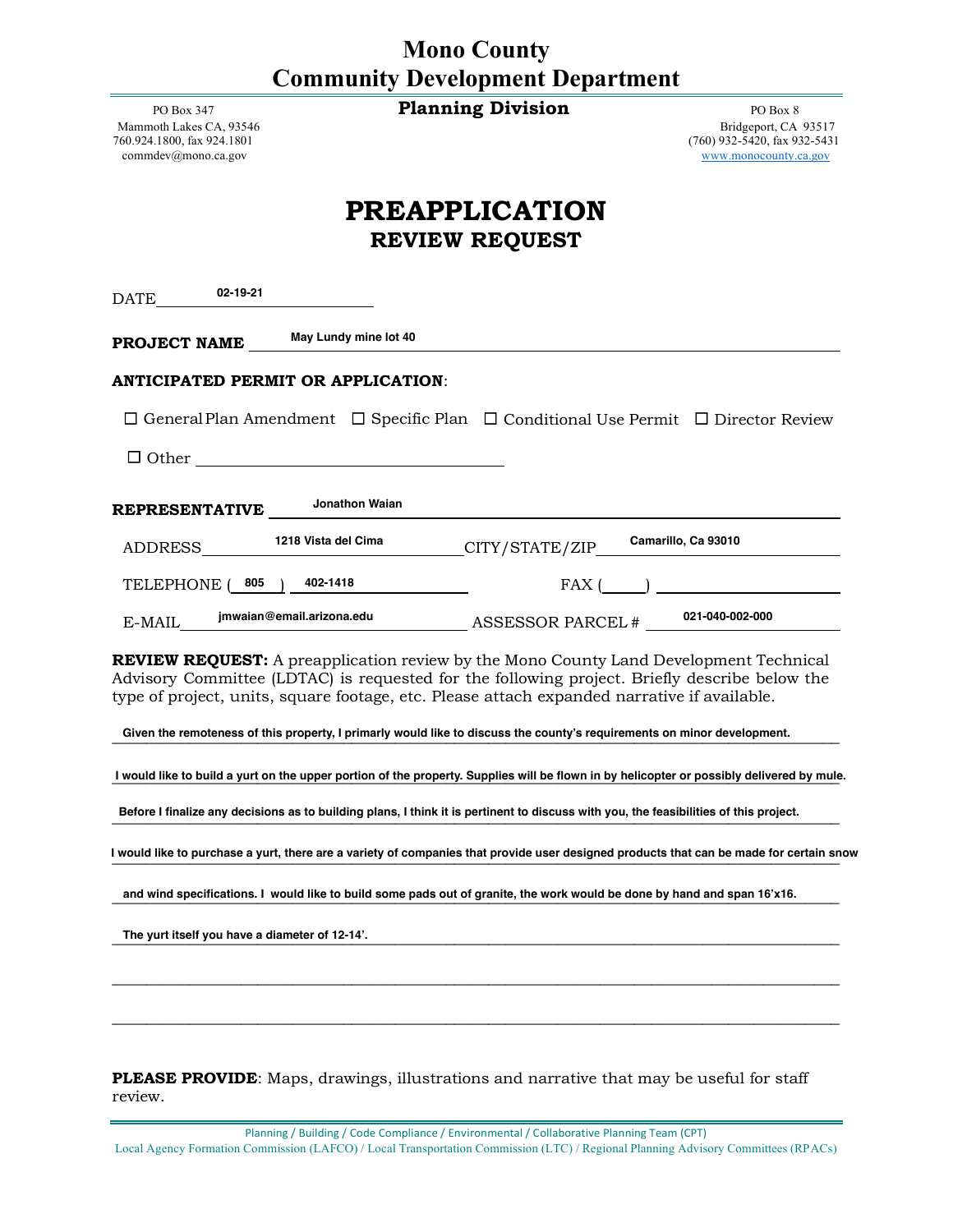I purchased the May Lundy mine property this last summer of 2020. The property is situated in Lake Canyon and ranges in elevation from 10,600ft to over 11,000ft. I am very interested in hand building a small structure on the upper portion just over the ridgeline on the NW side of the parcel. The primary reason for the location is purely safety. At that location, there is exposure, however no potential rock falls. I only have a few limited pictures to share but the attached should give a general understanding about location.

My intentions for the structure are two-fold. I would like to base a private research station from this property. This area geologically is very interesting and very poorly studied. I would also like to investigate the economic potential of the property for future work, although being surrounded by wilderness this may be hard. I am currently earning a masters degree in mine and geological engineering with the University of Arizona, duel enrolled in a M.S. degree program in geological sciences with Ohio University. Ultimately, I would like to write a field guide covering Lundy and Lakeview canyons and provide educational tours covering topics in the earth sciences and mining history.

For the time being, I would like to build a small structure so that I can have extended stays on my property. At the age of 29, this is my first time owning property and I am unfamiliar with the processes the county requires and to what degree I need permits. I imagine human waste is one of the concerns, and seeing as there is no topsoil I am unaware what septic system possibilities there are. Now there is a spring within one of the mineshafts as well as a seasonal stream (including water rights). 

With all of this said, this is a very unique property in terms of it's location and remoteness. If I can overcome some of the hurtles those cause I believe this project will be very interesting and could ultimately contribute to the tourism in mono county, whether by publishing a field guide for the area or offering hiking tours.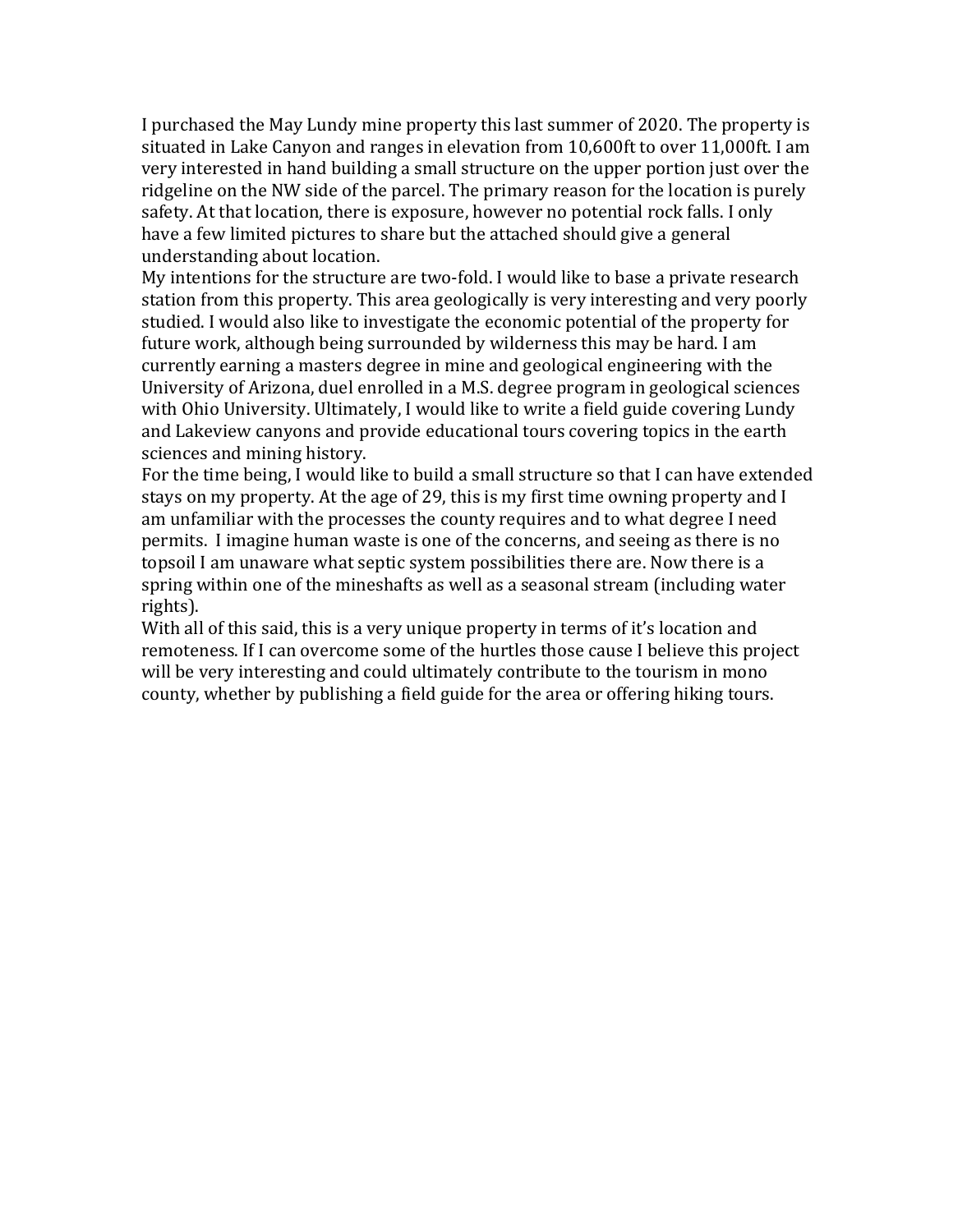**View standing on potential building looking up at ridge:**

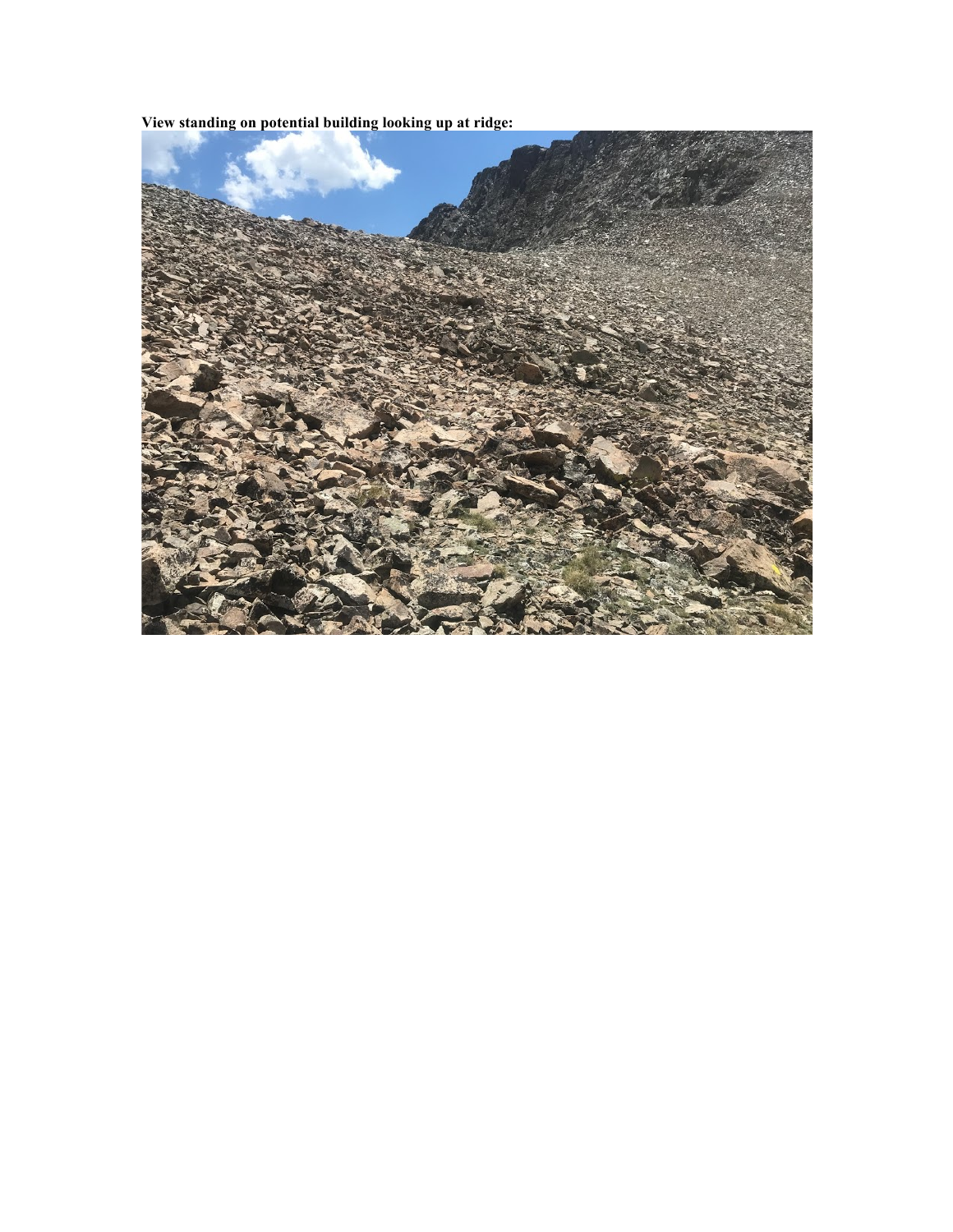## Potential Yurt construction: made by WeatherPort